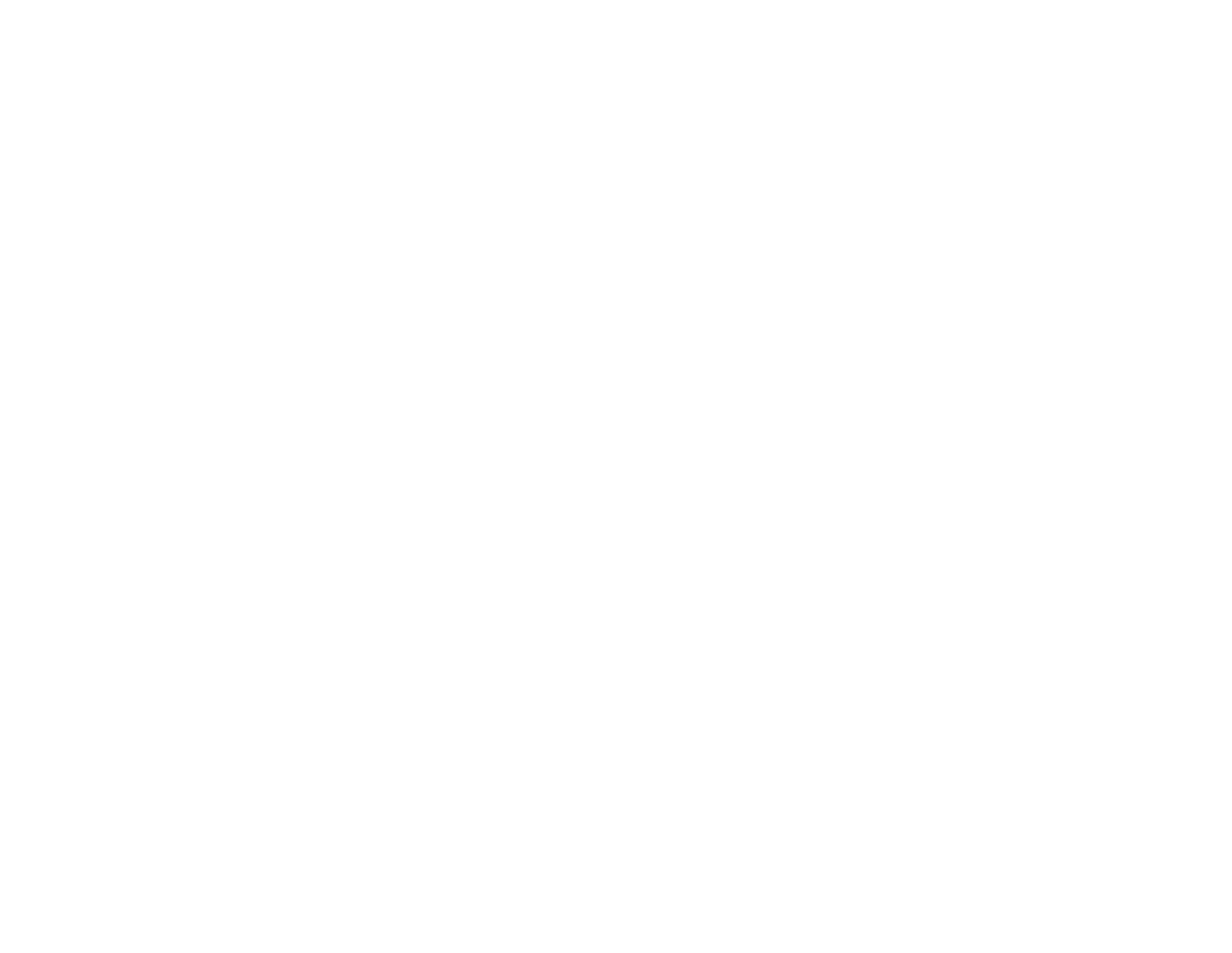## **Lysander Spooner and Natural Rights**

(Vices Are Not Crimes. By Lysander Spooner. Taanstaafl, PO Box 257, Cupertino, CA 95014, USA. \$2.95)

"Vices Are Not Crimes" was an essay contributed anonymously by Lysander Spooner to a book on temperance reform by Dio Lewis in 1875. Overlooked by the compiler of Spooner's collected works, it was discovered by Carl Watner and is now republished as a well produced but rather expensive pamphlet.

Spooner's thesis is that "crime" and "vices" are not the sure thing. "Crimes" are these acts by meme of which one individual harms the person or property of another. "Vices" are simply errors which an individual makes "in his search after his own happiness". Government therefore has no business interfering with "vices". Its sole concern should be with the punishment of "crisis".

Spooner argues his thesis with his usual display of tightwired reasons expressed in the clear, dry style that is his hallmark. But he seriously weakens his case by his attachment to a moralistic viewpoint. Indeed, "vice" is a moral spook of the first water and his attempt to identify it with an error made in "the search after happiness" is open to all manner of objections. For example, if I rush across a busy street on my way to see a film I have long looked forward to and am knocked down by a car, I certainly make an error in my "search after happiness", but this can hardly be called a "vice".

Again, Spooner's deistic beliefs lead him to personalise "Nature" in such fantastic statements as "Nature knows…what she designs each individual for, what knowledge he requires and how he must get it." To which one can only answer: Bullshit! Voltairine de Cleyre, who also knew how to personalise "Nature" when it suited her, effectively put the contrary case to Spooner when she wrote "Nature knows nothing of rights, she knows power only, and a louse has so much natural right as a man to the extent of its power."